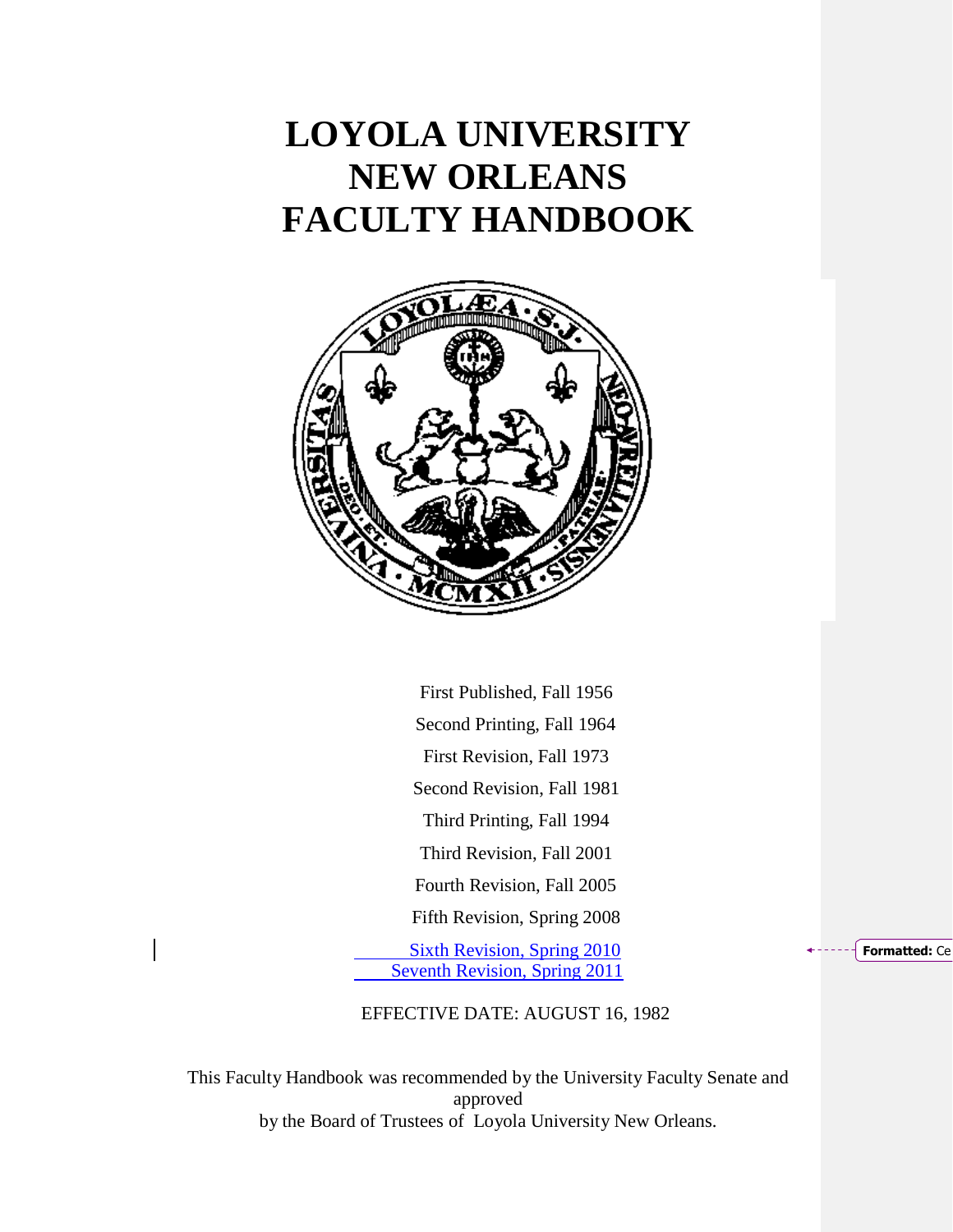# **TABLE OF CONTENTS**

#### **INTRODUCTION**

| A.             | History of the University                                 | $1 - 1$    |
|----------------|-----------------------------------------------------------|------------|
| $\mathbf{B}$ . | <b>Goals Statement</b>                                    | $1 - 2$    |
|                | <b>Statement of Educational Purpose</b>                   | $1 - 910$  |
|                | Loyola Character and Commitment Statement                 | $1 - 10 +$ |
| Е.             | Policy on Affirmative Action/Equal Opportunity Employment | $1 - 134$  |
| H.             | Statement of Policy and Procedure on Sexual Harassment    | $1 - 15$   |

# **UNIVERSITY ADMINISTRATIVE STRUCTURE**

| A. The Loyola University New Orleans Corporation | $2 - 1$ |
|--------------------------------------------------|---------|
| B. Board of Trustees                             | $2 - 1$ |
| C. President                                     | $2 - 2$ |
| D. Provost                                       | $2 - 3$ |
| E. Vice Presidents                               | $2 - 3$ |

# **UNIVERSITY ACADEMIC STRUCTURE**

| A. Academic Units                   |       |
|-------------------------------------|-------|
| B. Deans                            |       |
| C. College Administrative Structure | $3-2$ |

# **THE ORDINARY FACULTY**

| A.          | Norms for Appointment and Advancement                   | $4-1$   |
|-------------|---------------------------------------------------------|---------|
| <b>B.</b>   | Application of the Norms for Advancement in Rank        | $4 - 5$ |
| $C_{\cdot}$ | Exceptions to the Norms for Advancement in Rank         | $4 - 5$ |
| D.          | Procedures for New Appointments to the Ordinary Faculty | $4 - 6$ |
| Е.          | Procedures for Promotion in Rank                        | $4 - 7$ |
|             | F. Effective Date of Promotion                          | $4 - 8$ |
| F.          | Annual Review of Non-tenured Faculty                    | $4-9$   |
| G.          | Procedures for Review of Non-Renewal of                 |         |
|             | <b>Probationary Appointments</b>                        | 4-9     |

#### **TENURE**

| А. | Norms for Granting Tenure        | 5-1     |
|----|----------------------------------|---------|
|    | B. Procedure for Deciding Tenure | $5 - 2$ |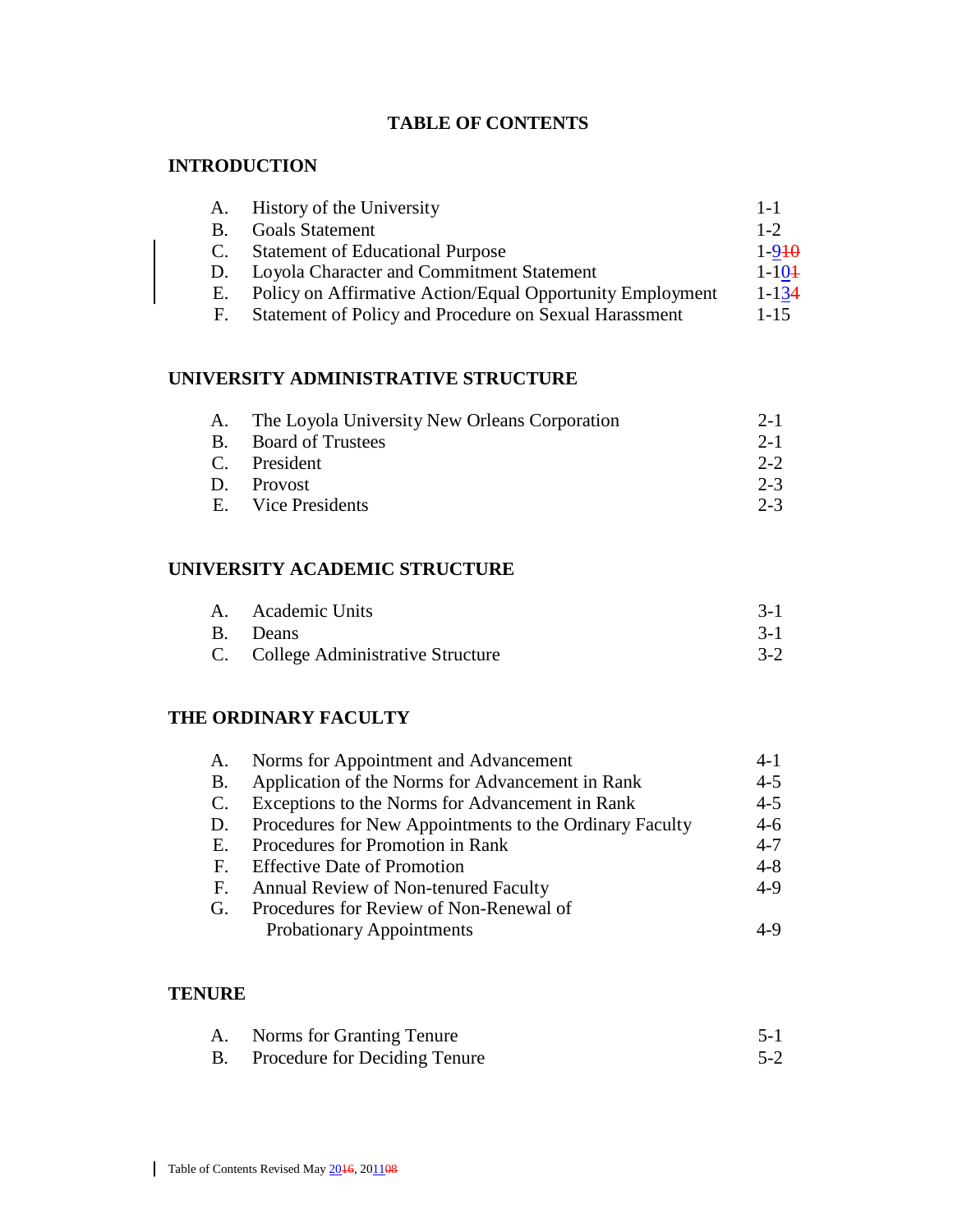#### **CONTRACTUAL STATUS OF ORDINARY FACULTY**

| A. | <b>General Policy</b>                            | $6-1$    |
|----|--------------------------------------------------|----------|
| В. | <b>Contractual Status of Tenured Faculty</b>     | $6-1$    |
|    | <b>Contractual Status of Non-tenured Faculty</b> | $6 - 2$  |
| D. | <b>Full-time Employment</b>                      | $6 - 3$  |
| Е. | <b>Sabbatical Leave Policy</b>                   | $6 - 4$  |
| F. | Academic Leave                                   | $6 - 67$ |
|    | G. Leave of Absence Without Pay                  | $6 - 7$  |
| Н. | <b>Bilateral Contractual Responsibilities</b>    | $6 - 7$  |
|    | <b>Emeritus Status</b>                           | $6 - 78$ |

#### **PROFESSIONAL RESPONSIBILITIES OF ORDINARY FACULTY**

| A. | Support of Institutional Goals                | $7-1$   |
|----|-----------------------------------------------|---------|
| B. | Protection of Rights                          | $7 - 1$ |
| C. | <b>Specific Professional Responsibilities</b> | $7 - 2$ |
| D. | <b>Faculty Teaching Assignments</b>           | $7-3$   |
| Е. | <b>Faculty Teaching Load</b>                  | $7-3$   |
| F. | <b>Responsibilities of Faculty Status</b>     | $7-5$   |

#### **PROFESSIONAL RIGHTS OF THE FACULTY**

| Individual Rights of Faculty Members | $8 - 1$  |
|--------------------------------------|----------|
| B. Collective Rights of the Faculty  | $8 - 12$ |
| C. Academic Freedom                  | $8-3$    |
| D. Grievance Procedure               | 8-4      |

# **TERMINATION OF FACULTY APPOINTMENT**

| А.        | <b>Specific Causes for Termination</b>                   | $9-1$   |
|-----------|----------------------------------------------------------|---------|
| <b>B.</b> | Suspension from Exercise of Faculty Status               | $9 - 2$ |
| C.        | Procedures for Contract Termination for Cause            | $9 - 5$ |
| D.        | Procedures for Termination for Medical Reasons           | $9 - 8$ |
| Е.        | Procedure for Termination Because of Discontinuances     | $9 - 8$ |
| F.        | Procedures for Termination Because of Financial Exigency | $9-9$   |
|           |                                                          |         |

#### **THE SUMMER SESSION**

| A. Obligations    | $10-1$ |
|-------------------|--------|
| B. Eligibility    | $10-1$ |
| C. Priority       | $10-1$ |
| D. Responsibility | $10-1$ |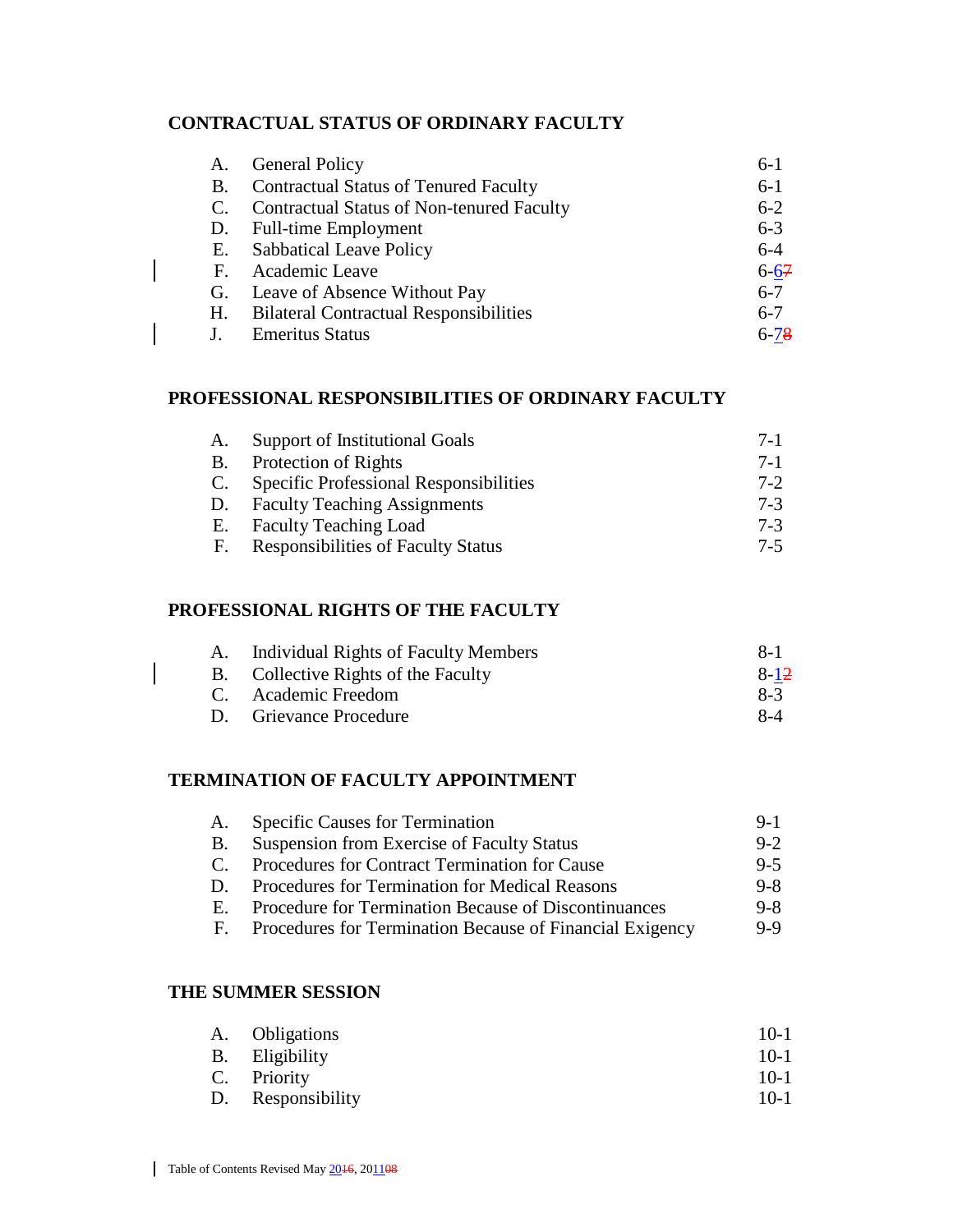#### **LOYOLA UNIVERSITY NEW ORLEANS LIBRARIES**

| The University Library | $11 - 1$ |  |
|------------------------|----------|--|
|                        |          |  |

II. The Law Library 11-6

# **LAW CLINIC FACULTY**

| A. | Norms for Appointment and Advancement on the          |          |
|----|-------------------------------------------------------|----------|
|    | Non-tenure-track in the Law Clinic                    | $11A-1$  |
| В. | Norms for Appointment to the Rank of Clinic Professor | $11A-2$  |
| C. | Grand-parenting of Incumbent Clinicians               | $11A-4$  |
| D. | Arrangements for All Full-time Clinic Faculty Who     |          |
|    | are Appointed Under the Provisions for This Chapter   | $11A-45$ |
| Е. | Annual Review of Clinic Faculty Serving Under         |          |
|    | One-year Contracts                                    | $11A-56$ |
| F. | Procedures for Review of Non-renewals of Probationary |          |
|    | Appointments                                          | $11A-56$ |
|    |                                                       |          |

## **FRINGE BENEFITS FOR FACULTY**

| A. | Insurance and Retirement | $12-1$   |
|----|--------------------------|----------|
|    | B. Other benefits        | $12 - 2$ |

#### **THE LOYOLA UNIVERSITY NEW ORLEANS SENATE**

| A. Constitution | $13-1$ |
|-----------------|--------|
| B. By-Laws      | $13-5$ |

# **PROVISION FOR FACULTY HANDBOOK REVISION**

|           | A. University Faculty Handbook Revision Committee | $14-1$ |
|-----------|---------------------------------------------------|--------|
| <b>B.</b> | Sources of Proposed Revisions                     | $14-1$ |
|           | C. Procedure for Negotiated Handbook Revisions    | $14-2$ |
| D.        | Procedure for Non-negotiated Handbook Revisions   | $14-2$ |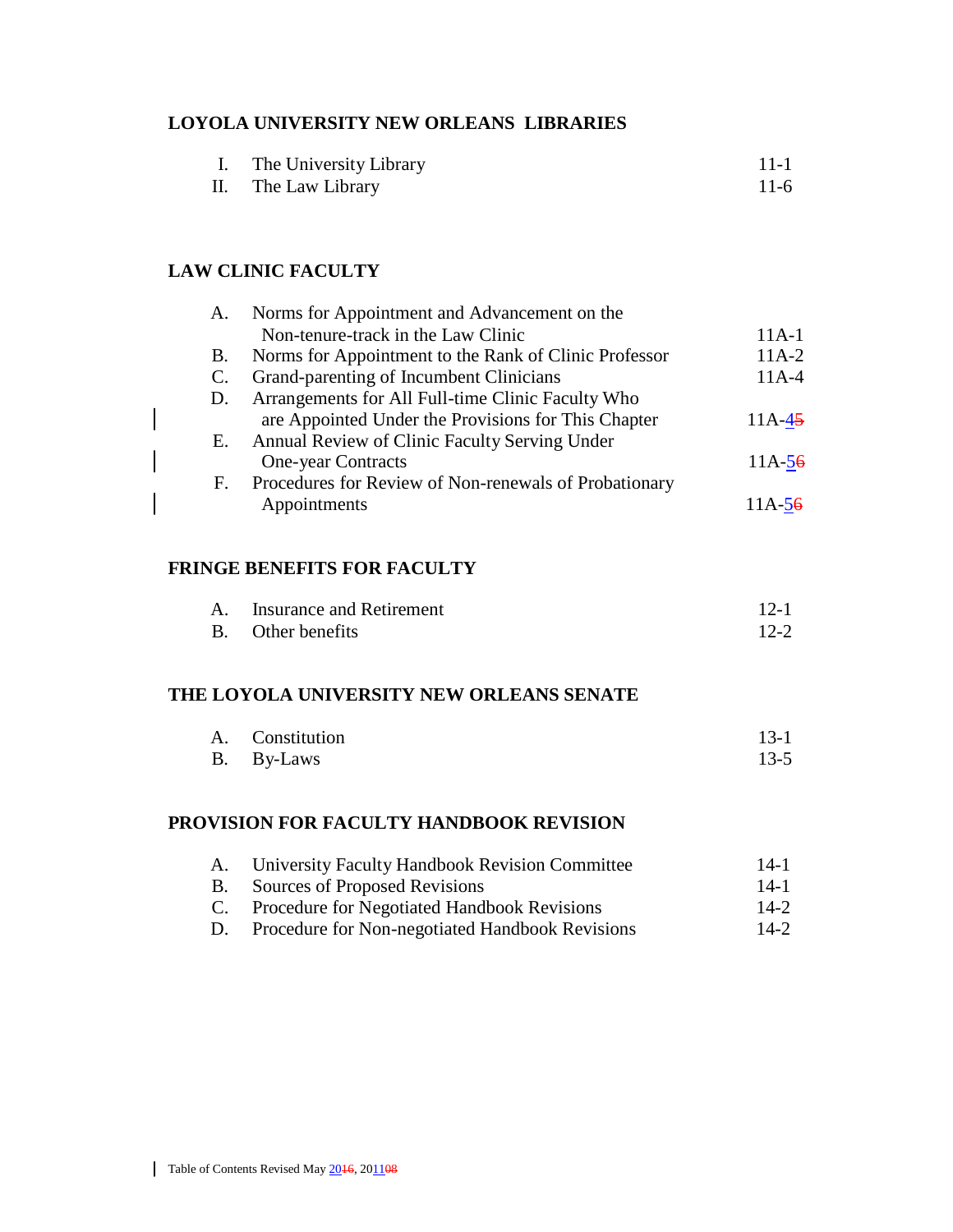# **THE EXTRAORDINARY FACULTY**

| A. Assistant                               | $15-1$ |
|--------------------------------------------|--------|
| B. Lecturer                                | $15-1$ |
| C. Visiting Professor                      | $15-1$ |
| D. Writer, Artist or Composer in Residence | $15-2$ |
| E. Adjunct Professor                       | $15-2$ |
|                                            |        |

#### **COMMITTEES OF THE UNIVERSITY REFERENCED IN THIS HANDBOOK**

| <b>Administrative Council</b>                         | $16-2$        |
|-------------------------------------------------------|---------------|
| <b>Affirmative Action and Diversity Committee</b>     | $16-3$        |
| Civil Rights Grievance Committee                      | $16 - 54$     |
| Standing Council for Academic Planning (SCAP)         | $16 - 135$    |
| <b>Strategic Planning Team</b>                        | $16 - 15$     |
| University Budget Committee                           | $16-17$       |
| <b>University Conciliation Committee</b>              | $16 - 18$     |
| University Committee on Grants Internal -and Leaves   | $16 - 240$    |
| <b>University Faculty Handbook Revision Committee</b> | $16 - 22 + 1$ |
| <b>Planning Team</b>                                  |               |
| <b>University Rank and Tenure Committee</b>           |               |

# **OTHER MAJOR COMMITTEES OF THE UNIVERSITY**

| Academic Affairs Budget Committee                      | $17 - 2$   |
|--------------------------------------------------------|------------|
| Admissions Review Committee                            | $17 - 3$   |
| Admissions Standards and Policies Comm                 | 17–4       |
| Associate Deans' Council                               | $17 - 35$  |
| <b>Biever Guest Lectures Committee</b>                 | $17 - 46$  |
| <b>Enrollment Management Committee</b>                 | $17 - 5$   |
| <b>Graduate Fellowships Committee</b>                  | $17 - 67$  |
| <b>Scholarships and Financial Aid Policy Committee</b> | 17–8       |
| <b>Internalization Review and Advisory Committee</b>   | $17 - 7$   |
| Standing Committee on Student Rights,                  |            |
| Freedoms and Responsibilities                          | $17 - 89$  |
| <b>Student Affairs Policy Advisory Committee</b>       | $17 - 910$ |
| University Board of Communications                     | $17 - 104$ |
| <b>University Courses and Curriculum Committee</b>     | $17 - 112$ |
| <b>University Film Committee</b>                       | $17 - 123$ |
| University Honors Advisory Board                       | $17 - 134$ |
| University Library Committee                           | $17 - 145$ |
| <b>University Parking Committee</b>                    | $17 - 156$ |
| <b>University Space Allocation Committee</b>           | $17 - 167$ |

#### **APPENDICES**